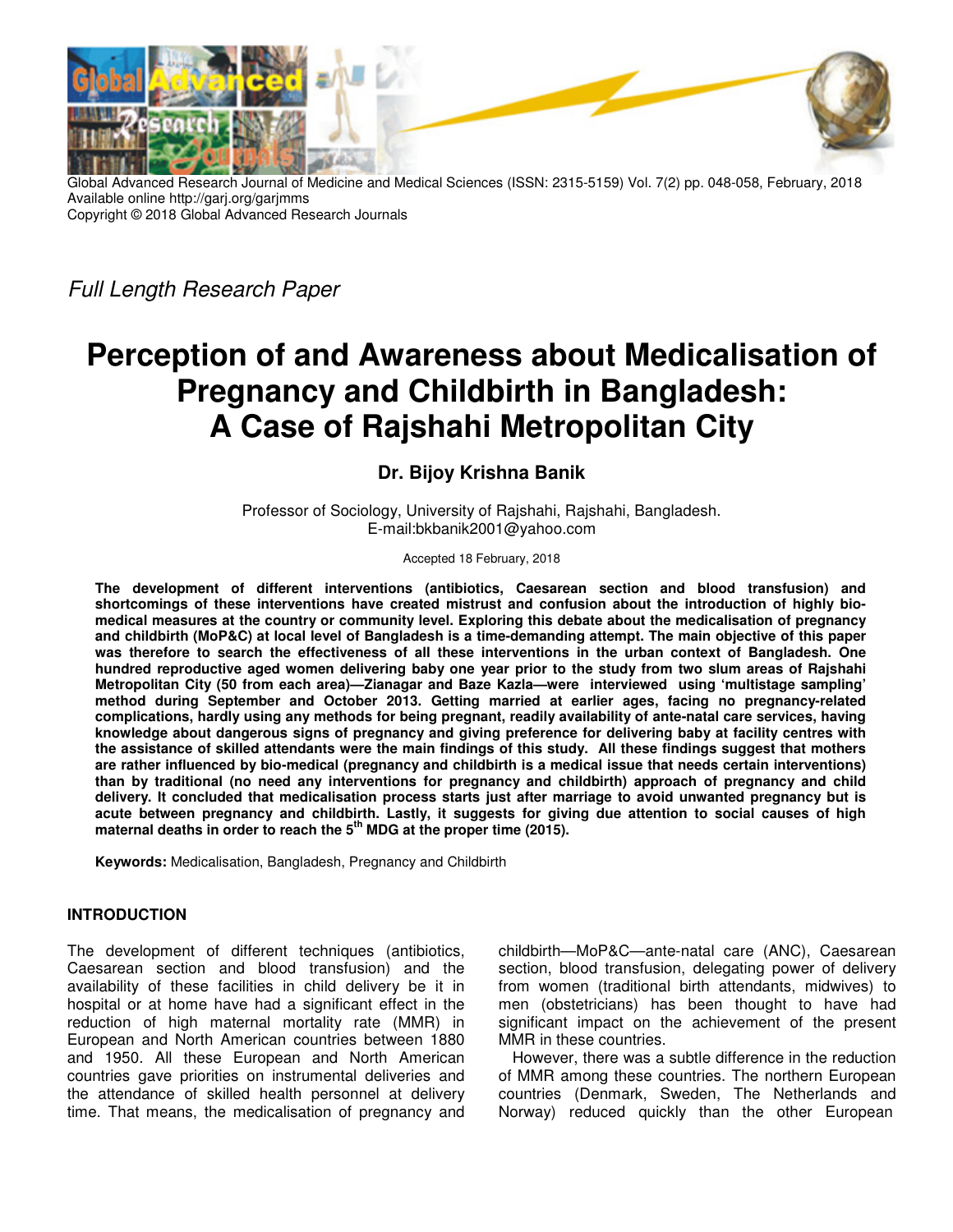countries and the USA. The former group countries gave less emphasis on instrumental deliveries and encouraged trained midwives to attend at home delivery. Conversely, the latter prioritized the high proportion of instrumental deliveries and of births attended by doctors, particularly obstetricians (Chamberlain, 2006; De Brouwere, 2007; De Brouwere *et al*., 1998; Loudon, 2000). Overmedicalisation of pregnancy and childbirth and its bad effects on health of mother and child in developed countries, particularly the USA, has led feminists to advocate home delivery with midwifery skills (Anspach, 2010). All these issues (less or over medicalisation, recourse/return to home delivery) have created mistrust and confusion about the introduction of highly bio-medical interventions at the country or community level which motivated me to explore this medicalisation issue in Bangladesh context.

Bangladesh has mainly adopted Western medicaloriented approaches—providing western medicare at the state level—though indigenous and homeopathic healthcare services co-exist. Most of the health-related policies have been formulated following the bio-medical approach. Resultantly, the main focuses of these policies have been spending much money on hospitals, clinics, ambulatory services, drugs and so on (Barnum and kutzin, 1993; Filmer *et al*., 1998; Hahn, 1983; Baer *et al.,* 1997; Makinen *et al*., 2000; Wagstaff, 2002). The main ethos of this approach is 'one size fits for all.' That means, the same symptoms can be found everywhere and treatment for these symptoms is society-neutral (Lorber and Moore, 2002). As most policy makers in the health sector come with medical science backgrounds, their policies ultimately focus on the bio-medical approach.

It is apparent from many instances that health services and programmes are developed and established without taking into consideration the lifestyle of the target population (Marshall and McKeon, 1996). Again, most of the maternal health-related policies give emphasis on direct causes of maternal death bypassing indirect causes. It is therefore urgent to develop a bio-social approach which focuses on not only medical causes but also social factors relating to the availability of and accessibility to maternal healthcare services. The experiences of Sri Lanka and Malaysia suggest that when a synergistic package of health and social services reaches the poor, the MMR easily goes down (Pathmanathan *et al.,* 2003).

Bangladesh is one of the countries where Caesarean section (CS) delivery rate is higher compared to other countries (Chong and Kwek, 2010; Bhuiya, 2009; Leone *et al*., 2008). This incremental trend in CS deliveries brings adverse effects (anaesthesia accidents, damage to blood vessels, accidental extension of the uterine incision, damage to urinary bladder and other organs) on mothers' bodies (Lumbiganon *et al.,* 2010; Parkhurst and Rahman, 2007; Wagner, 2000). The same findingslarger number of both immediate and late complications in Caesarean than in normal delivery cases—found in Bangladesh (Begum *et al.,* 2009).

Bangladesh is also one of signatories at the Millennium Development Summit in 2000 and has committed to meet the eight goals (known as Millennium Development Goals [MDGs]) at the specific time. Out of eight goals, the  $5<sup>th</sup>$ MDG is to improve maternal health by reducing MMR by two-third between 2000 and 2015. Recently, a lot of research (WHO *et al*., 2012; Hogan *et al*., 2010; Lozano *et al*., 2011) reported that Bangladesh is on track to achieve the  $5<sup>th</sup>$  MDG. The main research question is how has Bangladesh—where most women deliver babies at home and where the healthcare system is weak—been able to reduce high MMR?

The findings of all these studies and the debate developing around different interventions, as discussed earlier, stimulated me to search the extent of the effectiveness of all these interventions in Bangladesh urban context. In other words, how far this medicalisation process brought positive results in maternal health was the main focus of the study. In this regard, two propositions were formulated to test at the field level.

1. Whether does socio-economic condition support the introduction of different medical interventions in place of traditional systems?

2. Do all these interventions create further inequity in terms of the availability of and accessibility to maternal healthcare services?

#### **Objectives of the study**

The main aims of the study were to find out how far the MoP&C has been developing in Rajshahi City, how much it had contributed to the current achievement (reduction of high MMR and positive effects in mothers' lives) and how people perceived it. The study mainly focuses on perception and awareness people, particularly mothers, have about the medicalisation of pregnancy and childbirth. The study therefore intended to include all aspects related to pregnancy and child delivery. It will also explore different types of ANC services, kinds of healthcare centres for receiving ANC services and delivering babies and of different birth attendants.

The rest of the paper is organised in the following manner. The next part highlights the research technique the study followed for collecting primary data. The results of the study are described in the third part which is followed by the discussion of the main findings of the study. A conclusion is drawn in the final part.

#### **METHODOLOGY**

The study collected both primary and secondary sources of data with the specific aim at finding out poor mothers' perception and awareness about the MoP&C. Secondary data were collected from newspapers, journal articles,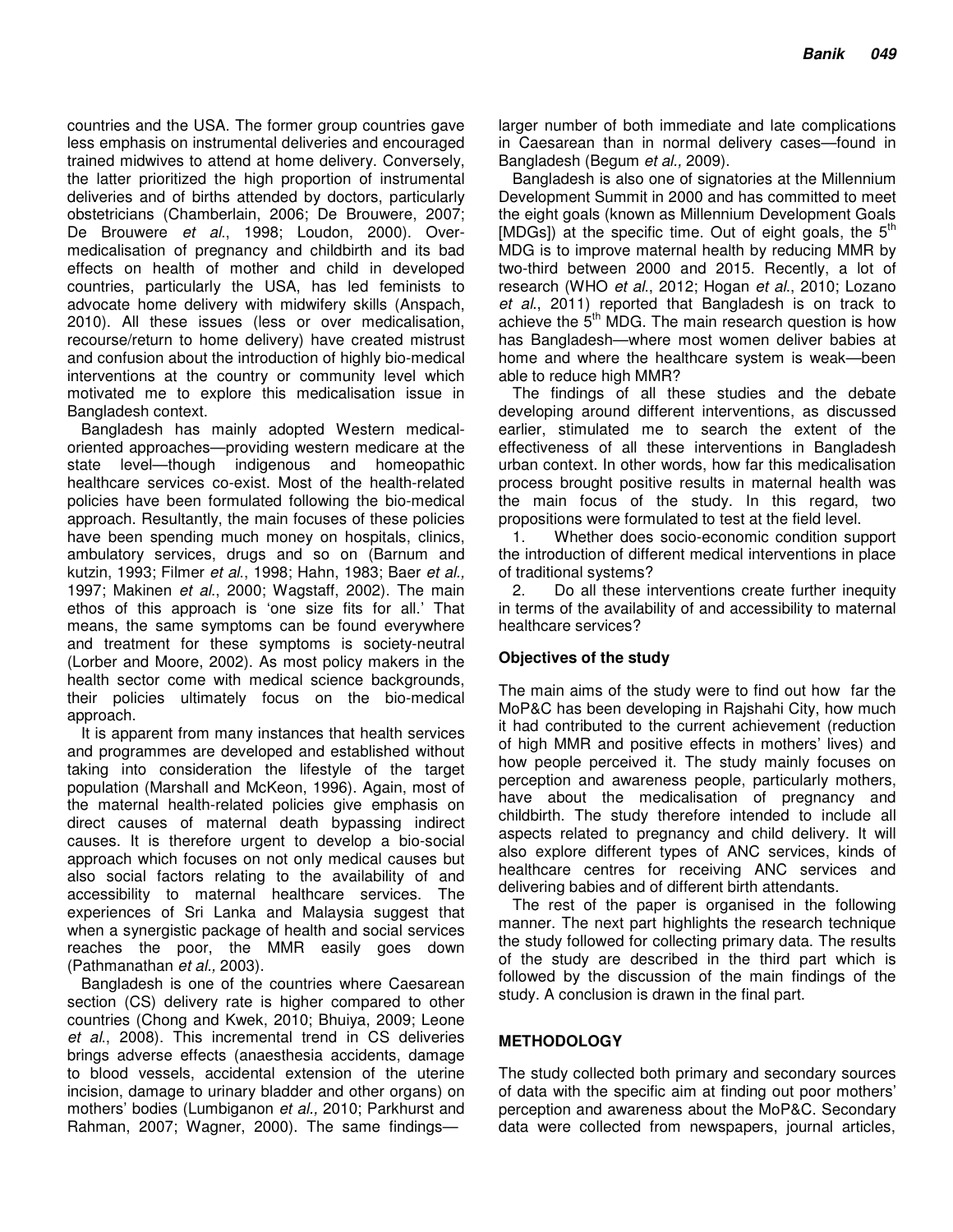books and web-based materials. Here, the process of site selection and of data collection is highlighted for clearly describing the methodology the study followed.

### **Area Selection**

Rajshahi region, one of seven greater regions in Bangladesh, was selected due to its worst maternal health condition. The MMR, the proportion of births delivered in facility centres and attended by skilled birth attendants and the coverage of ANC services were used as main criteria of the selection of the region (here Rajshahi). The following figures suggest that Rajshahi situation is not better compared to other regions in Bangladesh.

• Rajshahi (2.9) and Bogra (3.0) regions within Rajshahi division have not been able to reduce MMR as much as other regions like Barisal (2.6), Pabna (2.6), Tangail (2.6), Dinajpur (2.8) (BIDS, 2003).

The proportion of delivery done by qualified doctors in Rajshahi is 22.1 percent which is lowest compared with other divisions (NIPORT *et al*. 2012).

The percentage of delivery held in a facility centre in Rajshahi is 13.2 whereas that in Khulna and Dhaka is 22.4 and 16.9 respectively (NIPORT *et al*. 2009).

The percentage of mothers with at least one ANC visit in Rajshahi is 71.3 while the figure for Khulana and Rangpur is 77 and 77.1 respectively (NIPORT *et al*. 2012).

Around 60 percent of mothers in Rajshahi division had no access to ANC services provided by medical personnel whereas only half of the mothers in Khulna division had no access (NIPORT, 2001)

#### **Site selection**

Rajshahi City is one of the metropolitan cities in Bangladesh. It is on the northern bay of the Padma River and is surrounded by Paba District. Total area and population of the city is 96.72 km and 3,88,811 respectively. Population density is around 4,000 per square km (Mia, 2003). It has 30 wards. The area was then chosen by using the 'multistage sampling' method. Reproductive aged women living in remotest areas and disadvantaged position and delivering baby one year prior to the study were the main sources of information relating to pregnancy and childbirth. Zianagar and Baze Kazla are two remotest areas in Rajshahi city where poor people live in. The main target of the research was to interview slum dwellers. Fifty respondents from each area were targeted to be interviewed.

#### **The study sites**

Zianagar is in the  $4<sup>th</sup>$  Ward of Rajshahi City Corporation. It is 1.5 km on the east-west and on the north-south.

Total number of households in Zianagar is 820. Baze Kazla, one of the densely populated areas, belongs to Ward no 24. There are 390 households in this area.

## **Development of research instrument**

Initially a draft interview schedule was developed on issues, such as socio-economic background of the respondents, methods used for being pregnant, how many times and what types of ANC services mothers received, where and how the baby was delivered. Several discussions were held between the Researcher and a Research Assistant (a M.S.S female student of the Department of Sociology, University of Rajshahi) and both found certain anomalies regarding ordering the questions and then felt the necessity of adding few more questions with changes and adjustments in the interview schedule. With some addition and correction, a semistructured interview schedule, mainly close ended questions, was finalized for pre-testing.

The pre-test was conducted among eight respondents in two areas for testing the effectiveness of suitability of the research instrument and discovering possible weaknesses, inadequacies, ambiguities and problems so that they could be corrected before actual data collection took place. It was also done in order to test the need of adding new questions so that clear information on certain issues could be addressed in the interview schedule. Getting feedbacks from the pre-testing, necessary correction and modifications were made in the interview schedule. It was then ready for conducting interviews among the poor mothers.

The final interview schedule has four parts. The first part asked about socio-demographic profile of the respondents. The next part dealt with issues relating to how mothers became pregnant while the third gave emphasis on women's ideas about ANC, including dangerous signs of pregnancy. The final part enquired how and where mothers delivered babies last time as well as who were present during the delivery time.

Once the interview schedule was finalised after the pretesting, the RA prepared herself for conducting interviews. Field investigation began in September and ended in October 2013. The first woman was selected by using systematic random sampling. Based on her knowledge regarding the availability of nearby mothers delivering at least one baby last year, the consecutive respondents were selected (by using snowball sampling technique). Fifty mothers from each area (total 100) were interviewed. On an average, the time required for interviewing females is 40 to 50 minutes.

After completing the field investigation, all the interview schedules were edited and some errors were detected and corrected accordingly. All data was coded and analyzed through the Statistical Package for Social Sciences (SPSS) program. Then it was presented as tables. Using the SPSS, all cross tables were prepared.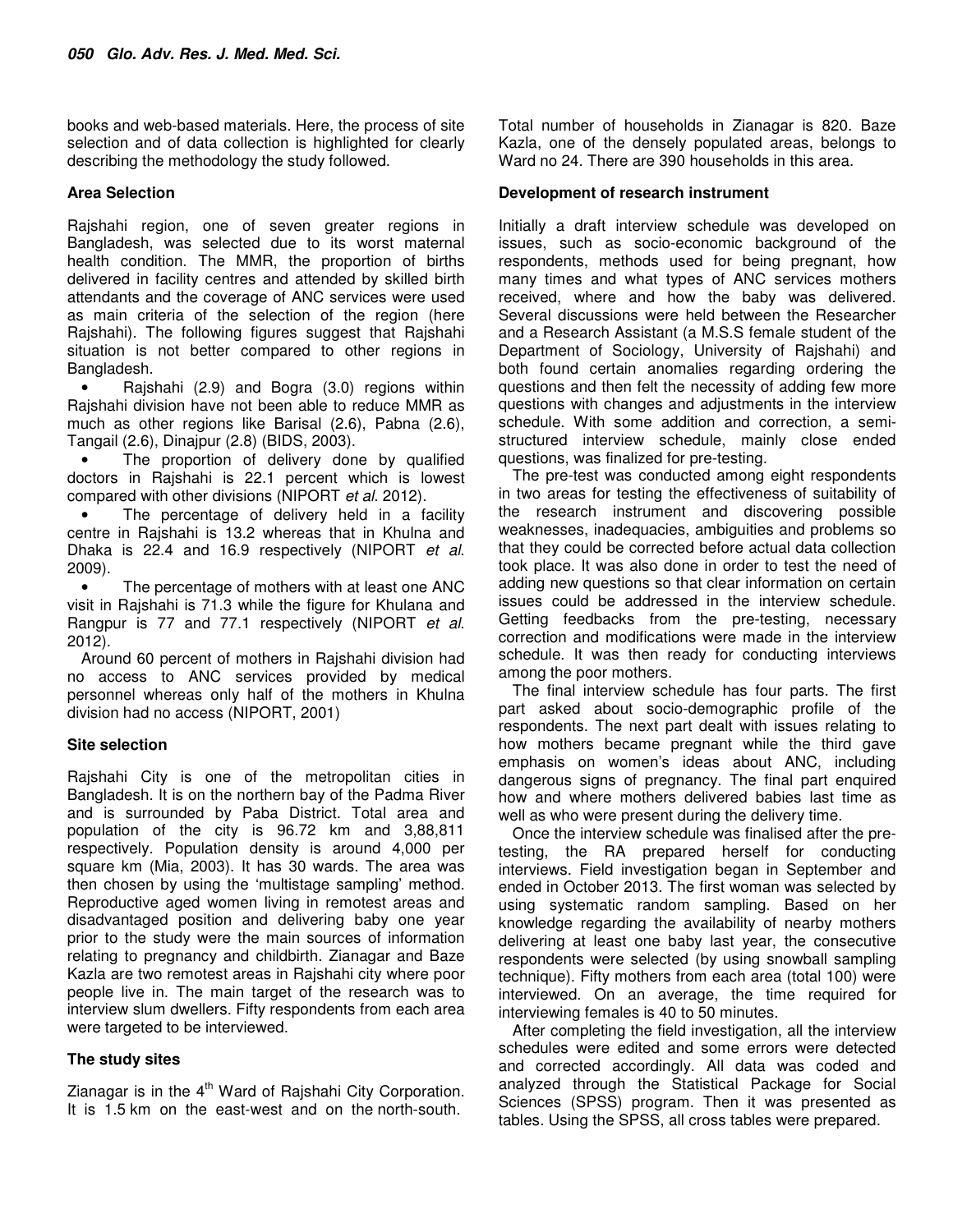| <b>Parameters</b>         | Description (%)   |                    |                |                  |  |  |  |  |
|---------------------------|-------------------|--------------------|----------------|------------------|--|--|--|--|
| Age classification        | 15-20             | $21 - 25$          | 26-30          | $31 - 35$        |  |  |  |  |
|                           | 30                | 45                 | 22             | 3                |  |  |  |  |
| Educational qualification | <b>Illiterate</b> | Primary            | Secondary      | Higher secondary |  |  |  |  |
|                           | 25                | 69                 | 5              |                  |  |  |  |  |
| Age during marriage       | 12-14             | $15 - 17$          | 18-20          |                  |  |  |  |  |
|                           | 54                | 41                 | 5              |                  |  |  |  |  |
| Number of family members  | 2                 | 3                  | 4              | 5                |  |  |  |  |
|                           | 24                | 40                 | 27             | 9                |  |  |  |  |
| Housing pattern           | Mud               | <b>Building</b>    | Semi-building  |                  |  |  |  |  |
|                           | 51                | 39                 | 10             |                  |  |  |  |  |
| Types of latrine          | Sanitary          | Mud                | Open-space     |                  |  |  |  |  |
|                           | 60                | 38                 | 2              |                  |  |  |  |  |
| Sources of drinking water | Supply water      | Tube well and pump | Pond and river |                  |  |  |  |  |
|                           | 46                | 51                 | 3              |                  |  |  |  |  |
| Occupation                | Housewife         | Housemaid          | Small business | Other            |  |  |  |  |
|                           | 90                | 4                  | 5              |                  |  |  |  |  |
| Monthly income (Tk.)      | $<$ 5,000         | 5,000-10,000       | 10,001-15,000  | >15,000          |  |  |  |  |
|                           | 50                | 45                 | 4              |                  |  |  |  |  |

**Table 1.** Basic demographic features of the respondents

# **RESULTS OF THE STUDY**

#### **Basic demographic features of the respondents**

Table 1 shows that three quarter respondents were below 25 years old and all of them were married and Muslims. However, almost all of these mothers got married when their age was below 18. That indicates that marriage at early age is significantly prevalent in the study areas. A quarter of the respondents were illiterate while 69 percent had primary level of education. Nearly one quarter households had two family members whereas four in 10 households had three members and over a quarter had four. That means most of the households are nuclear family. The number of households with kutcha (mud) type of residential pattern was 51 which is followed by Pucca—concrete building—(39). Six in ten respondents had sanitary latrines and the rest had kutcha (either bamboo or straw or both) type of latrine. That suggests, they are not fully covered by sanitary facilities. A half of the respondents had access to safe drinking water (tube well or pump) which is really good for keeping health free from water-borne disease. Most of the respondents (90%) were housewives. That indicates, they are not economically empowered and fully dependent on incomes of their family male members, particularly husbands. A half of the respondents had monthly income less than Tk (Tk. means Taka, Bangladeshi currency. 1US\$ is equal to Tk. 78, as of February 2014). 5000 which is followed by the respondents with monthly

income between Tk. 5001 and 10000 (45%) and the respondents having monthly income over Tk. 10,000  $(5%)$ .

# **Perception of pregnancy**

As shown in Table 2, almost all of the respondents (94%) used contraceptives before being pregnant. Out of ninetyfour contraceptive users, 88 (94%) used pill. This suggests that, like a traditional society, decision about using or not using contraceptive comes from male-sides which influences females using that type. Another reason is that since women are more aware about the burden of bearing and rearing more children and bad consequences of huge number of family members in the household, they willingly took it for keeping their families smaller. Around half of the decision makers about contraceptive use were a female alone (49%) followed by husband and wife (25%), sole husband (22%) and others (4%). The positive relationship between level of education and using contraceptive found here; the more educated respondents were the more they were likely to use contraceptives. The number of contraceptive users with primary level of education was 66 while it was 24 in the cases of illiterate mothers (Table 3). However, no difference in using contraceptives in terms of different income groups found in Table 4. The number of contraceptive user mothers with household monthly income less than Tk. 5000 was 47 whereas the figure for mothers having income between Tk. 5000 and 10000 was 42.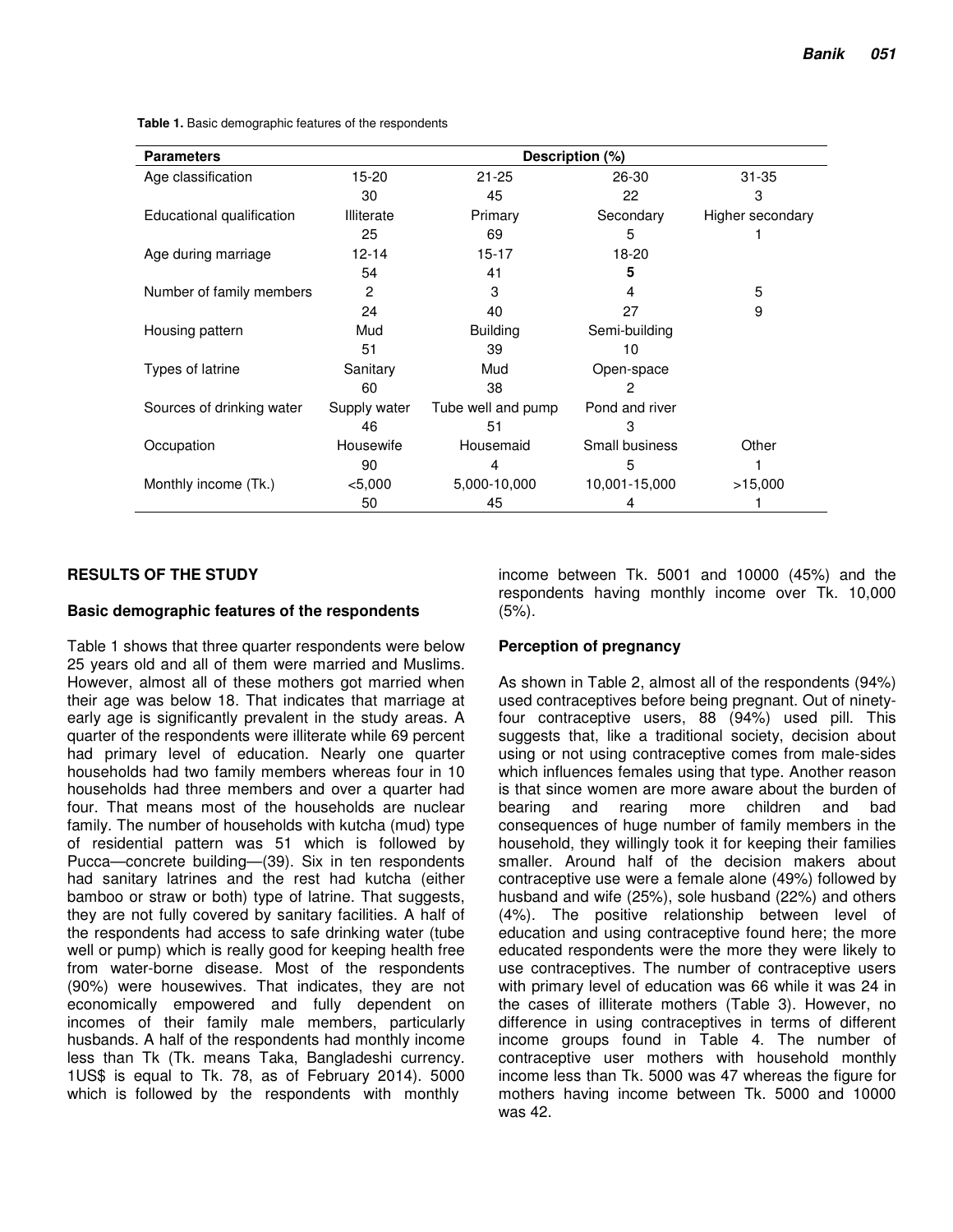| Attitudes to contraceptives<br>What types |    | <b>Frequency</b> | <b>Types of decision makers</b> | <b>Frequency</b>      |    |
|-------------------------------------------|----|------------------|---------------------------------|-----------------------|----|
| Used                                      | 94 | Male-oriented    | 06                              | Wife herself          | 46 |
|                                           |    | Female-oriented  | 88                              | Husband alone         | 21 |
|                                           |    |                  |                                 | Both husband and wife | 24 |
|                                           |    |                  |                                 | <b>Others</b>         | 03 |
| Not-used                                  | 01 |                  |                                 |                       |    |
| Don't know                                | 05 |                  |                                 |                       |    |

**Table 2.** Distribution of contraceptive used and decision makers of it

**Table 3.** Relationship between level of education and using contraceptives

| <b>Educational status</b> | Used of contraceptives (%) | Total (%) |            |     |
|---------------------------|----------------------------|-----------|------------|-----|
|                           | Used                       | Not used  | Don't know |     |
| Illiterate                | 24                         |           |            | 25  |
| Primary                   | 66                         |           | 3          | 69  |
| Secondary                 | З                          |           |            | 5   |
| Higher secondary          |                            |           |            |     |
| Total                     | 94                         |           | 5          | 100 |

**Table 4.** Relationship between level of income and using contraceptives

| Levels of income | Used of contraceptives (%) | Total $(\%)$           |   |     |
|------------------|----------------------------|------------------------|---|-----|
|                  | Used                       | Don't know<br>Not used |   |     |
| < 5,000          | 47                         |                        |   | 50  |
| 5,000-10,000     | 42                         |                        | З | 45  |
| 10,001-15,000    | 5                          |                        |   | 5   |
| Total            | 94                         |                        | 5 | 100 |

Slightly over half of the respondents became pregnant accidentally. This suggests that they used contraceptives irregularly or failed to follow the regular cycle of menstruation and practice of doing sexual interaction before and after menstruation. 41 percent never used anything for being pregnant whereas only 6 percent used different methods, such as amulet, holy water, other treatment. This indicates that most of the respondents perceived pregnancy a natural process which does not require any particular medical intervention. Another reason is since they got married at their earlier ages, naturally they did not face any complications for being pregnant which other women with higher education and late marriage might face and take interventions.

#### **Perception of and awareness about the period between pregnancy and child delivery**

All of the respondents but not one went for ANC services. Among the ANC users, 42 percent went from one to three times while 35 percent went from seven to nine and 19 percent from four to six times. It is important to mention here that most of the ANC users had ANC card. This

suggests that they do not have traditional perception that everything should go as it is natural; they do not feel the necessity of monitoring the progression of foetus and to give special care to a pregnant woman. The expansion of female education and building awareness about complications of pregnancy are attributed to this positive development (increasing the number of the ANC users). The positive relationship between level of education and using ANC services many times found. The number of mothers with primary level of education using ANC services seven times was 10 whereas the figure for illiterate mothers was three. Similarly 11 and five mothers of the former group used ANC services eight and nine folds while the figures for the latter group were three and one respectively (Table 5).

More education creates awareness about using appropriate services at the proper time which influences mothers' decisions for receiving ANC services several times. Nevertheless, the inverse relationship between level of income and using ANC services found which is unusual compared to other studies (NIPORT *et al*., 2005; 2009; 2012). Table 6 shows that mothers with low monthly income (less than Tk. 5000) used ANC services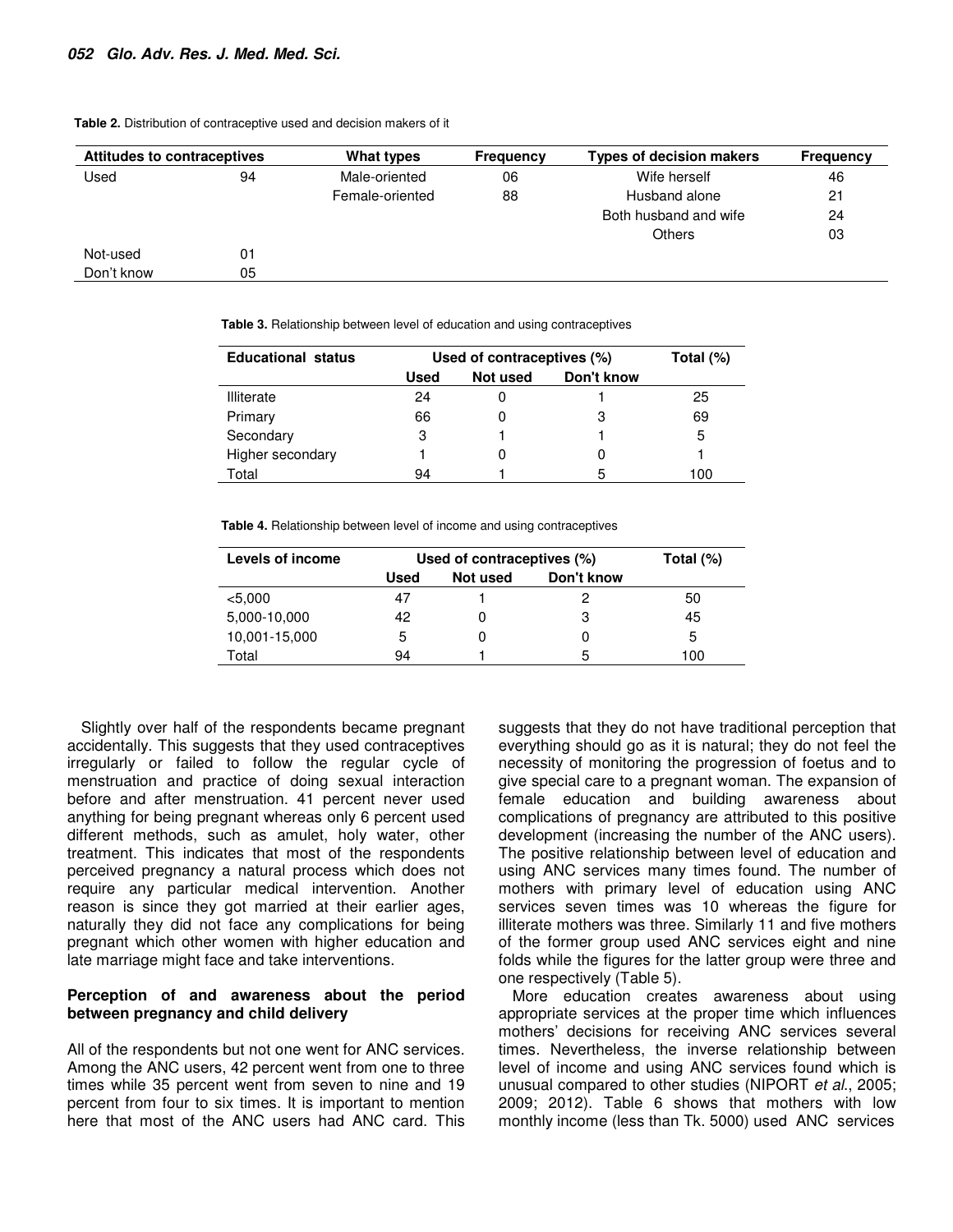| <b>Educational qualification</b> | <b>Times of ANC services</b> |   |    |     |     |   |          |          |     |       |
|----------------------------------|------------------------------|---|----|-----|-----|---|----------|----------|-----|-------|
|                                  |                              | 2 | 3  | 4   | 5   | 6 | 7        | 8        | 9   | Total |
| Illiterate                       | 5                            | 2 | 6  | 3   | 0   | 1 | 3        | -3       |     | 24    |
| Primary                          | 9                            | 6 | 11 | 6   | 5   | 3 | 10       | -11      | 5   | 66    |
| Secondary                        | 0                            | 0 | 2  | - 0 | - 0 | 1 |          | $\Omega$ |     | 5     |
| Higher secondary                 | 0                            | 0 | 1  | 0   | 0   | 0 | $\Omega$ | $\Omega$ | - 0 | 1     |
| Total                            | 14                           | 8 | 20 | 9   | 5   | 5 | 14       | 14       |     | 96    |

**Table 5.** Relationship between level of education and different times the ANC service was used

| Levels of income<br>Times of the ANC users |    |                      |    |          |    |          |    |    |   |       |
|--------------------------------------------|----|----------------------|----|----------|----|----------|----|----|---|-------|
|                                            |    | $\mathbf{2}^{\circ}$ | 3  | 4        | 5  | 6        | 7  | 8  | 9 | Total |
| < 5,000                                    | 6  | 5                    | 12 | 4        | 1. | 2        | 7  | 6  | 5 | 48    |
| 5,000-10,000                               |    | 3                    | 8  | 5        | 3  | 2        | 7  | 7  | 2 | 44    |
| 10,001-15,000                              | 1  | 0                    | 0  | $\Omega$ | 1  | $\Omega$ | 0  | 1  | 0 | З     |
| >15,000                                    |    |                      |    |          |    |          |    |    |   |       |
| Total                                      | 14 | 8                    | 20 | 9        | 5  | 4        | 14 | 14 |   | 95    |

more times compared to mothers having more income (between Tk. 5000 and 10000). The regular visits of the community health worker at lower level income households could be one of the main reasons for finding this unusual picture.

The percentage of community health worker providing ANC services to the respondents was 96 whereas that of doctor was 52. One of the main reasons for more availability of the community health worker in service provision is that both government and private organizations, including NGOs, have been taking steps for providing basic healthcare services by community people, particularly trained community health worker, at people's doorsteps. Most of the respondents received ANC services at their homes because of the availability of the community health workers at their communities, as described before. Other places where the respondents also received ANC services were clinic (50 respondents mentioned), health centre (38) and hospital (18). All information suggests that the ANC services are now readily available at mothers' doorsteps.

More than three quarter mothers went for tetanus toxoid, weighing their bodies and measuring blood pressure whereas three in four for ultrasound. The percentage of mothers going for blood and urine test was 66 and 72 respectively. No information about test for iron deficiency, jaundice and vaginal position was available. Around seven in ten respondents knew about five dangerous signs of pregnancy which is followed by 13

and 12 percent knowing four and six dangerous signs respectively. This indicates that mothers in the study areas are very aware of dangerous signs of pregnancy. The availability of the community health worker, easy access to different types of people like community health worker and print and electronic media are attributed to this development of knowledge of common people relating to pregnancy and its complications. The highest number of mothers (96%) received information regarding dangerous signs of pregnancy from the community health worker. Most of the mothers were informed about dangerous signs of pregnancy when they were three to five months pregnant.

#### **Selection of birth place, mode and attendants**

The number of mothers delivering babies in the institutional set-up was 61 of them 36 delivered babies at clinic whereas the rest (25) mothers delivered in hospitals. This indicates that mother's preference for delivering babies at facility centres is more than that at home. The availability of competent health personnel, huge supply of medicine and blood facilities and readily available information regarding where and when a mother should be sent from both electronic and print media influence people's decision about the selection of place for childbirth, here hospital and clinic. 87% mothers delivered babies normally. This suggests that getting admission into hospital for delivering babies does not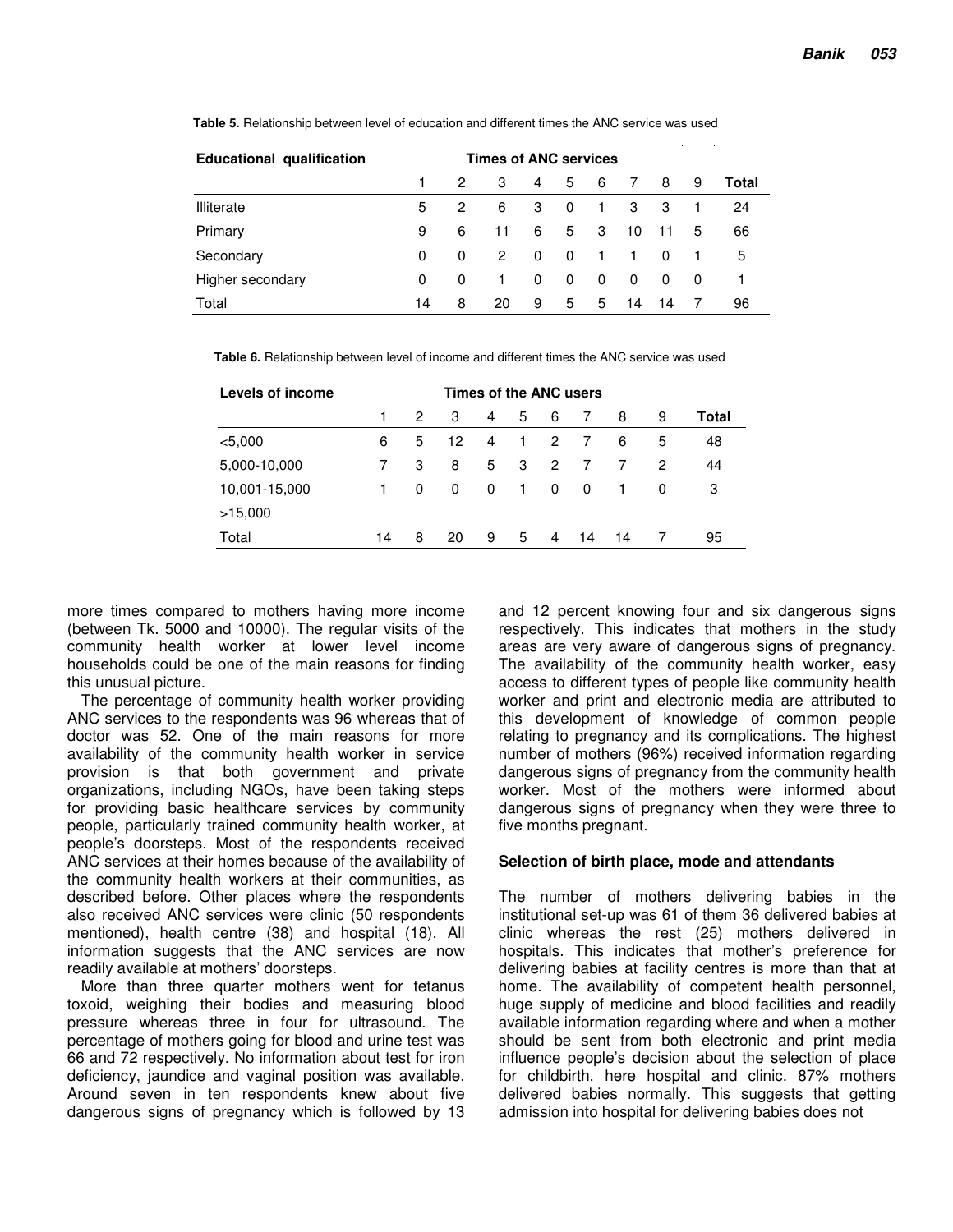| <b>Educational status</b> | Place of last delivery (%) |                 |               |              |  |  |  |  |
|---------------------------|----------------------------|-----------------|---------------|--------------|--|--|--|--|
|                           | Home                       | <b>Hospital</b> | <b>Clinic</b> | Total $(\%)$ |  |  |  |  |
| Illiterate                | 12                         | 6               |               | 25           |  |  |  |  |
| Primary                   | 27                         | 16              | 26            | 69           |  |  |  |  |
| Secondary                 | 0                          | 2               | З             | 5            |  |  |  |  |
| Higher secondary          | 0                          |                 | 0             |              |  |  |  |  |
| Total                     | 39                         | 25              | 36            | 100          |  |  |  |  |

**Table 7.** Relationship between level of education and selection of birth place

**Table 8.** Relationship between level of income and selection of birth place

| Level of income | Place of last delivery (%) |                 |               |              |  |  |  |  |
|-----------------|----------------------------|-----------------|---------------|--------------|--|--|--|--|
|                 | Home                       | <b>Hospital</b> | <b>Clinic</b> | Total $(\%)$ |  |  |  |  |
| < 5,000         | 21                         | 14              | 15            | 50           |  |  |  |  |
| 5,000-10,000    | 16                         | 9               | 20            | 45           |  |  |  |  |
| 10,001-15,000   | 2                          | 2               | 0             | 4            |  |  |  |  |
| >15,000         |                            |                 |               |              |  |  |  |  |
| Total           | 39                         | 25              | 35            | 99           |  |  |  |  |

necessarily mean that babies are delivered by Caesarean process. This data does not support the conventional argument that health personnel at facility centres always prefer caesarean to normal baby delivery. However, mothers still prefer *Dai* (traditional birth attendant with or without training) or relatives as attendants during the delivery period. The number of mothers delivering babies with the assistance of Dai was highest (42) compared with doctors (39), relatives (36) and nurse (27) (Total number is over 100 as some respondents used assistance from more than one attendant.).

A positive relationship between level of education and selection of birth place found. The more education respondents had the more preference they gave for delivering babies in hospitals or clinics. The percentage of mothers with primary level of education choosing hospital or clinic as a birth place was 42 whereas that selecting home was 27. Conversely, the same number of illiterate mothers selected either home or facility centres as birth places (Table 7). This suggests that higher education can cause making preference for delivering baby at facility centres. No difference between two income groups in preference for institutional delivery found (Table 8). However, a slight difference between two income groups in giving preference for home delivery revealed; low income category (below Tk. 5000) gave more preference than higher income category (between

Tk. 5000 and 10000). The figure for the former and latter groups was 21 and 16 respectively (Table 8).

Similarly, a positive relation of educational level with selection of delivery mode found; the number of mothers with no education delivering babies by Caesarean section was three while the figure for mothers having primary level of education was seven though the number of mothers with primary education delivering babies normally was three times more than that of illiterate mothers. However, no difference between two income groups in selecting delivery mode found.

Moreover, a positive relationship between mother's level of education and selection of birth attendants found. Mothers with primary level of education preferred all types of attendants more compared with illiterate mothers, The figures for nurse, doctor, *dai* and relatives used as birth attendants by the former group were 17, 23, 31 and 23 while the figures for four attendants used by the latter group were 6, 11, 10 and 9 respectively (Table 9). Conversely, no difference between two income groups in selecting attendants found in Table 10.

The number of female family member making decision about delivering baby was 50 followed by both husband and wife (18) and husband alone (17). This indicates that still women, particularly female family members, play key role in making decision regarding the selection of baby delivery place, mode and attendant.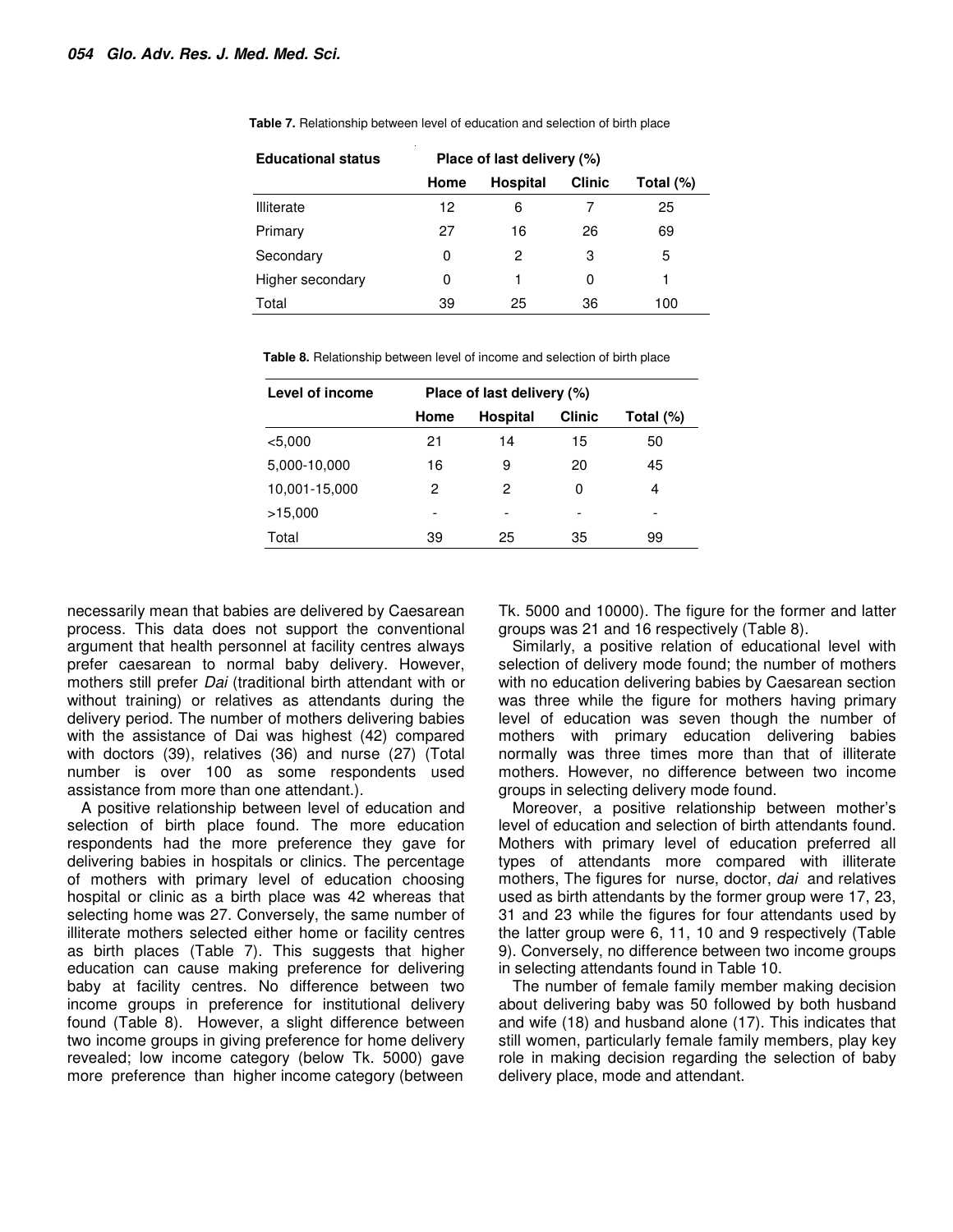| <b>Educational status</b> | Types of attendants during the last baby delivery | Total         |     |                  |    |
|---------------------------|---------------------------------------------------|---------------|-----|------------------|----|
|                           | <b>Nurse</b>                                      | <b>Doctor</b> | Dai | <b>Relatives</b> |    |
| <b>Illiterate</b>         |                                                   |               |     | 9                | 36 |
| Primary                   |                                                   | 23            | 31  | 23               | 94 |
| Secondary                 |                                                   | 5             |     | 4                | 13 |
| Higher-secondary          |                                                   |               |     |                  |    |

**Table 9.** Relationship between level of education and selection of birth attendants

**Table 10.** Relationship between level of income and selection of birth attendants

| Level of income          | Types of attendants during the last baby delivery | Total         |     |                  |    |
|--------------------------|---------------------------------------------------|---------------|-----|------------------|----|
|                          | <b>Nurse</b>                                      | <b>Doctor</b> | Dai | <b>Relatives</b> |    |
| < 5,000                  | 14                                                | 17            | 21  | 17               | 69 |
| 5,001-10,000             | 10                                                | 19            | 21  | 15               | 65 |
| 10,001-15,000<br>>15,000 | 02                                                | 02            | 00  | 04               | 08 |

#### **Perception and awareness about complications of baby delivery**

36 out of 100 respondents faced complications during the baby delivery period. That means, one-third mothers faced troubles in delivering babies. Most of the mothers with complications (19 of 36) had more bleeding problem whereas delay in delivering babies and placenta occurred in six cases each. In this regard, mothers and their families preferred doctors to others for the consultation of the complication owing to the reliability of their knowledge and competence. However, three mothers having complications never consulted anybody. This means that some people still do not feel the necessity of seeking treatment of these complications; these, they believe firmly, are banished in a natural way. Doctor was the sole decision maker about whether these complications need to be treated or not.

# **DISCUSSION**

#### **Perception, belief and attitudes on medicalisation of pregnancy and childbirth**

In Bangladesh, pregnancy and childbirth within marriage are always welcome. A woman without a child has no dignity in society. A woman's ability to carry and bear a child is considered as something that needs to be celebrated and a source of status for her family. As Ahmed (1981: 144) mentions,

*"The news of the first pregnancy is hurriedly dispatched to the girl's father and there is always much enthusiasm on such occasion. There is a popular belief in the rural areas that unless the girl becomes a mother, her position in her fatherin-law's house remains insecure and this is also one of the reasons why the girl's side is happy to hear the news*."

However, pregnancy cannot be declared publicly; even a pregnant woman cannot share her complications with her husband or mother-in-law unless she really needs to because of circumstances beyond her control. She always endeavours to carry out household activities as long as possible. Women generally feel proud if they can manage their household chores during pregnancies, can deliver babies with assistance from relatives or traditional birth attendants, like *Dai*, and do not disturb male members of the family, particularly husbands, in arranging hospital care.

Normally, pregnancy and childbirth are not considered as illnesses, but are seen as normal activities of women which they have to carry out at a particular stage of their lives. Some people, nonetheless, think that both pregnancy and childbirth can lead to greater risks in a woman's life. The perception of pregnancy and childbirth as not being illnesses makes people indifferent to seeking proper medical care and booking hospital beds prior to delivery. Even in some cases, the deaths of either child or mother or both are not taken seriously. One study found that rural pregnant mothers did not use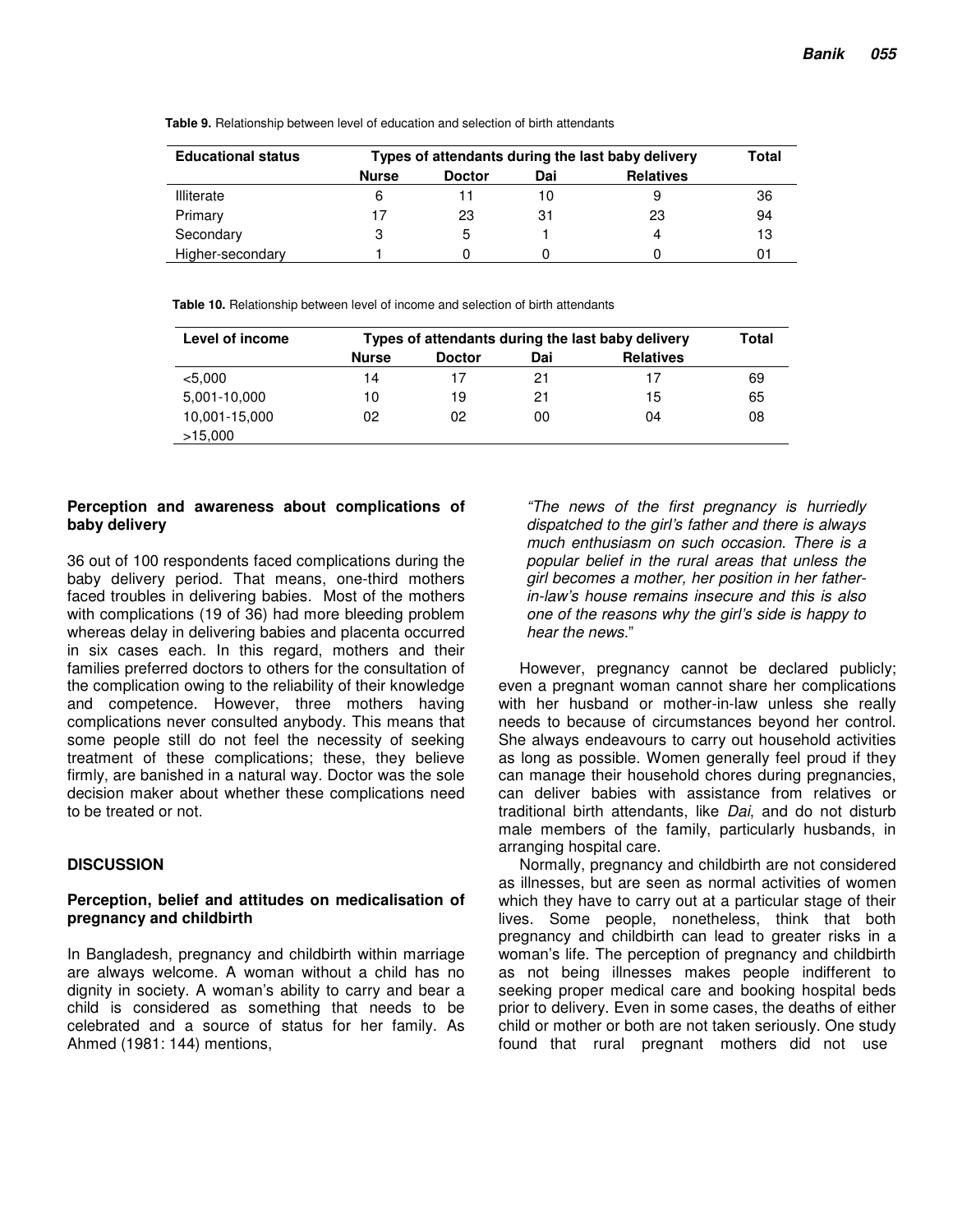professional assistance during delivery from their existing perception—'service not needed'—unless there was any serious obstetric difficulty. It also reported that this perception sometimes works as a barrier to seeking professional help in emergency situations (Gayen and Raeside, 2007).

However, the present study found that mothers are rather influenced by bio-medical approach of pregnancy and childbirth, main focus of which is to treat pregnancy and childbirth as an illness that requires medical interventions, than by traditionally developed perception about pregnancy and childbirth that it is a natural process which does not require any medical interventions and special care. Almost all of the women (94%) used contraceptives for avoiding unwanted pregnancy. It is worthy mentioning here that the well-known types of contraceptives were female types like pill. This reflects that male domination is still prevalent in the study areas. We always argue that our society is modernized; yes it is true. But this modernisation process fails to change mindset of men, particularly men with low level of education. In some cases, men force women to take pill to maintain their domination and to enjoy sexual pleasures.

Conversely, people are used to adopting no method or measure for being pregnant. In other words, poor women generally use no medical treatment for becoming pregnant. As almost all of the women studied got married at their earlier ages, naturally they could wait longer period for being pregnant. It should be mentioned here that becoming pregnant at earlier ages is always risky which might push mothers' lives at danger. Slightly over half of the mothers studied became pregnant accidentally. Only six out of 100 mothers used something for being pregnant.

The scenario of receiving healthcare services after being pregnant is totally different. Almost all of mothers had ANC card and received the ANC once from a provider. This data is higher than data at national level suggesting that 68 percent mothers received the ANC at least one time. Around one in four mothers of the study went four to six times for receiving ANC services which is similar to the national level data (NIPORT *et al*., 2012). The main purposes for visiting ANC centres, the study found, were to do different tests (7 in 10), undertake ultrasound (8 in 10) get tetanus toxoid injection (9 in 10) and weigh bodies and measure blood pressure (8 in 10) each. The national data indicates that , in 2007, the highest number of mothers went for measuring blood pressure (90.9%) which is followed by weighing bodies (88.1%), taking urine sample (64%) and blood sample (52%) and ultrasound (50.8) (NIPORT *et al*., 2009).

The availability of the community health workers at people's doorsteps, of facilities for doing various tests, providing free services from either government or NGOs, huge supply of medicine relating to pregnancy and building awareness about bad consequences of troubles in baby delivery through print and electronic media are attributed to the expansion of the coverage of ANC. Seven in ten mothers of the study knew about five dangerous signs of pregnancy which is quite higher than national level data. The percentage of mothers informed about complications of pregnancy was 40.6 in 2007 (NIPORT *et al*., 2009). This knowledge helps make a right decision at the right time. Only 36 mothers of 100 faced complications during delivery period, among those, one in two had more bleeding problem.

All these information suggests that couples use contraceptive for avoiding unexpected pregnancies. However, no rigorous intervention or treatment is used for being pregnant. Once a mother becomes pregnant, she is used to receiving the ANC services at least once from a provider and gaining knowledge about dangerous signs of pregnancy and childbirth related complications from different sources. That means, medicalisation process starts from marriage for not getting pregnant unwillingly and is acute between pregnancy and childbirth periods.

#### **Changes in selection of place, mode and attendance of child delivery**

Bangladesh is emerging as a middle income country where adult literacy rate is 56% and life expectancy at birth is 67 years (WDR, 2012). Bangladesh has also made tremendous achievements in other indicators of health over the last few decades (Ahmed and Khan, 2011; Anderson, 2012). The population growth rate has come down from 3 (1975) to 1.58 (2012) percent, the fertility rate has declined from 6 to 2.55, the contraceptive prevalence rate rose to 56 from 7.7 percent in 1975, the infant mortality rate has slowed down from 100 to 48 per 1000, and maternal mortality rate has reduced from 5.7 (2007) to 2.4 (2012) .

The Bangladesh government has been formulating various development projects and programs, the benefits of which we can see few years after these projects or programs were implemented. Many private organizations, particularly NGOs and donor agencies, have also been formulating and implementing projects at grass roots level. Both government and non-governmental interventions have caused in reducing the gap between rural and urban as well as between poor and rich in terms of accessibility to maternal healthcare services. There has been an increase in the availability of and accessibility to information owing to huge expansion of print and electronic media, including satellite television and mobiles, which influences people's mindset about various matters, here pregnancy and childbirth. So that mothers and their families try to make appropriate decision about the selection of proper place, mode and attendant during baby delivery period.

In this regard, mothers prefer to deliver babies in such a place where medical and other facilities as well as skilled birth attendants are readily available. Six in ten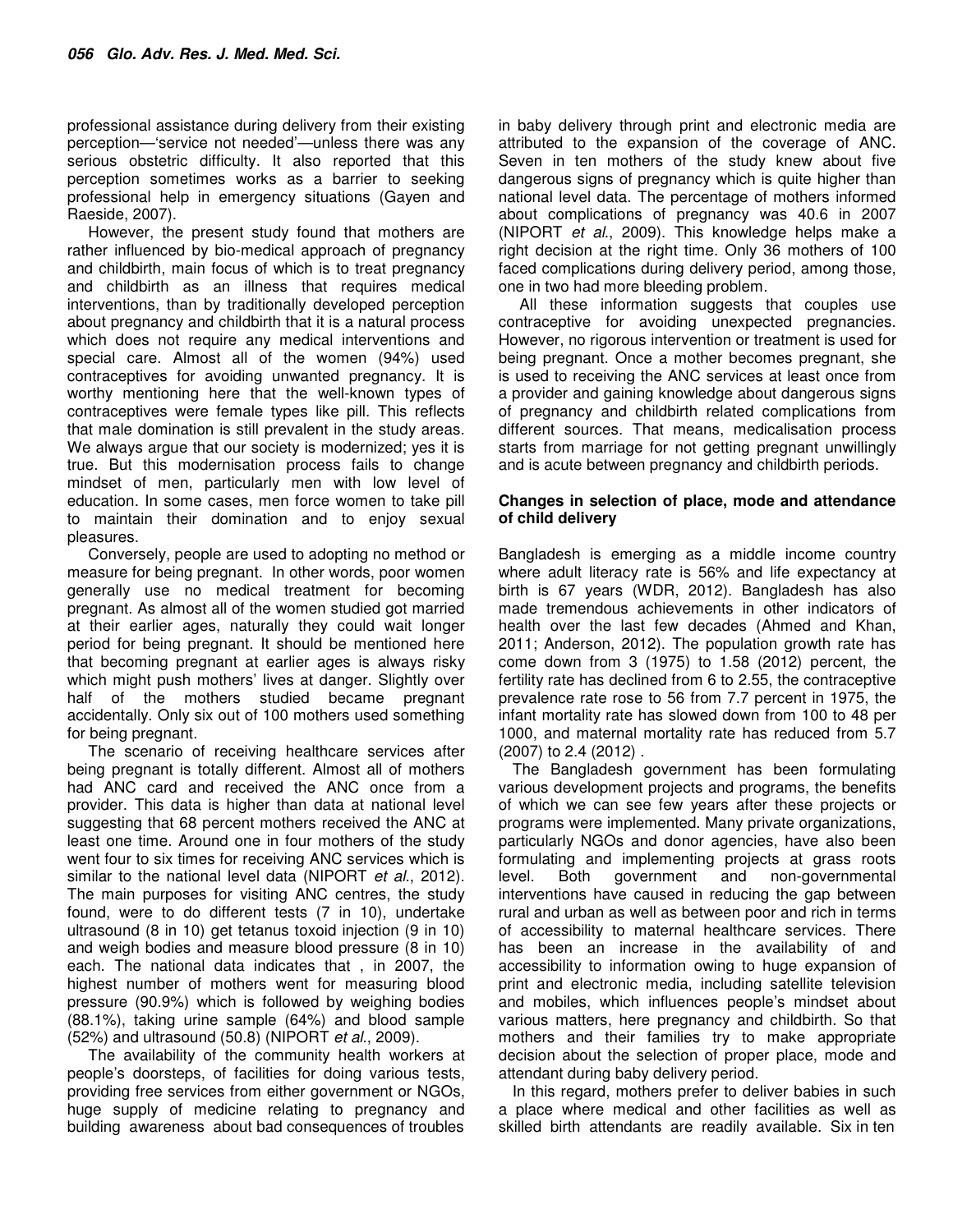mothers of the study sample delivered babies in facility centres. There has also been an increase in the number of babies delivered in facility centres in urban areas at national level. The figure for 2011 is around 50 percent whereas it was 30.7 percent in 2007 and 22 percent in 2004 (NIPORT *et al*., 2005; 2009; 2012). Four in ten cases of the study were attended by either doctors or dais or both whereas three in ten by nurses which is similar with national data. The percentage of births attended by a qualified doctor is 38.4 at present (NIPORT *et al*., 2012). The current study nullifies the idea generated that once a mother is admitted in facility centres, either she has serious problems of delivering babies or baby is delivered by Caesarean section. Babies were delivered normally in around nine in ten cases be it at home or in facility centre.

Only 21 percent mothers of the study admitting into facility centres delivered babies through Caesarean section which is slightly lower than national data. The percentage of mothers delivering babies through Caesarean section is 28.9 in 2011 (NIPORT *et al*., 2012). One of the main reasons is that most of the mothers studied are poor, resultantly unable to bear the expenses relating to Caesarean delivery that influences doctor's preference for normal to Caesarean delivery. The huge expansion of NGO pro-poor services is another reason for reducing caesarean section delivery rate. As NGOs bear major part of expenditure relating to baby delivery and delivering babies through caesarean section is expensive, doctors of NGOs may be instructed not to do caesarean section delivery unnecessarily.

In sum, there has been an increase in the preference for institutional delivery with the assistance of a skilled birth attendant. Huge expansion of female education, changing mind-set of the people, particularly household head (husband or father/in-law) through information flow by electronic and print media, the availability of medical facilities and providers—medicalisation process—at people's doorsteps can be attributed to this change.

#### **CONCLUSION**

Though Bangladesh is a traditional society, some traditional rituals and practices relating to pregnancy and childbirth are not followed as a religious doctrine. Raising awareness about bad consequences of these rituals and practices is one of the main reasons for this situation. This change has introduced medical model (Females become passive agents and males become dominant due to their expertise in handling complicated cases) in place of social model of childbirth (Woman is an active agent and females deliver babies by themselves with the assistance of other women ). Mothers here used medical interventions for avoiding unwanted pregnancy and for avoiding complications between pregnancy and child delivery. This suggests that mothers are willingly or

unwillingly entering into the MoP&C process and follow the bio-medical pathway to avoid all kinds of pregnancyrelated complications. The question may ask whether this bio-medical approach is sufficient enough to reduce the prevailing high MMR in Bangladesh. Answering to this question is really difficult. However, it appears, unless social problems are properly addressed, high MMR cannot be reduced as expected. For instance, like other Bangladeshi areas, girls' marriage at earlier age is prevalent here. Raising awareness among poor households about bad consequences of early marriage on women health through different social channels is one of the most effective ways of preventing child marriage. Giving due attention to direct and indirect causes of high MMR and adopting a bio-social approach rather a biomedical approach are therefore the right paths to achieve the  $5<sup>th</sup>$  MDG at the right time (2015). Lastly, the study found positive results of two propositions formulated earlier; socio-economic condition in Bangladesh is apparently conducive to the introduction and implementation of medical interventions and all these interventions help reduce the gap between urban poor and non-poor in the availability of and accessibility to maternal healthcare services.

#### **REFERENCES**

- Ahmed ABS (1981). Popular Beliefs, Rituals and Religious Practices in a Bangadesh Village. *The J. the Instit. Bangladesh Stud. V*: 141-147.
- Ahmed S, Khan M (2011). A maternal health voucher scheme: What have we learned from the demand-side financing scheme in Bangladesh. *Health Policy and Planning. 26 (1)*: 25-32.
- Anderson P (2012). After Nehru. *London Review of Books, 34:* 21-36.
- Anspach RR (2010). Gender and Health Care. In C. E. Bird, P. Conrad, A. M. Fremont & S. Timmermans (Eds.), *Handbook of Medical Sociology* (Sixth ed., pp. 229-248). Nashville: Vanderbilt University Press.
- Baer HA, Singer M, Susser I (1997). *Medical Anthropology and the World System: A Critical Perspective*. London: Bergin & Garvey.
- Barnum H, Kutzin J (1993). *Public hospitals in developing countries: resource use, cost, financing*. Johns Hopkins University Press.
- Begum B, Zaman R, Rahman A, Rahman M, Uddin M, Hafiz R, Abedin F (2009). Comparison of risks and benefits of normal vaginal and caesarian section deliveries in public tertiary hospital in Bangladesh. *Mymensingh Med. J. 18* (Supple 1): 12-14.
- Bhuiya A (2009). High Prevalence of Caesarian Sections at a Referral Hospital in Bangladesh. *Ibrahim Med. Coll. J. 3*(1): 21-23.
- BIDS (2003). *Micro Impacts of Macroeconomic and Adjustment Policies in Bangladesh (MIMAP).* Technical Paper no 8. Bangladesh Institute of Development Studies, Dhaka. Retrieved 5th November, 2009, from www.mdgbangla.org/mdg\_issues/.../poverty\_data\_bids.htm
- Chamberlain G (2006). British Maternal Mortality in the  $19<sup>th</sup>$  and  $20<sup>th</sup>$ centuries. *J. the Royal Soc. Med*. 99 (11): 559-563.
- Chong YS, kwek KYC (2010). Safe childbirth: avoiding medical interventions for non-medical reasons. *Lancet, 375:*440-442. De Brouwere V (2007). The comparative study of maternal mortality over time: The role of the professionalisation of childbirth. *Social history of med. 20*(3): 541-562.
- De Brouwere V, Tonglet R, Van Lerberghe W (1998). Strategies for reducing maternal mortality in developing countries: what can we learn from the history of Western countries? *Trop. Med. Int. Health. 3 (10):* 771-782.